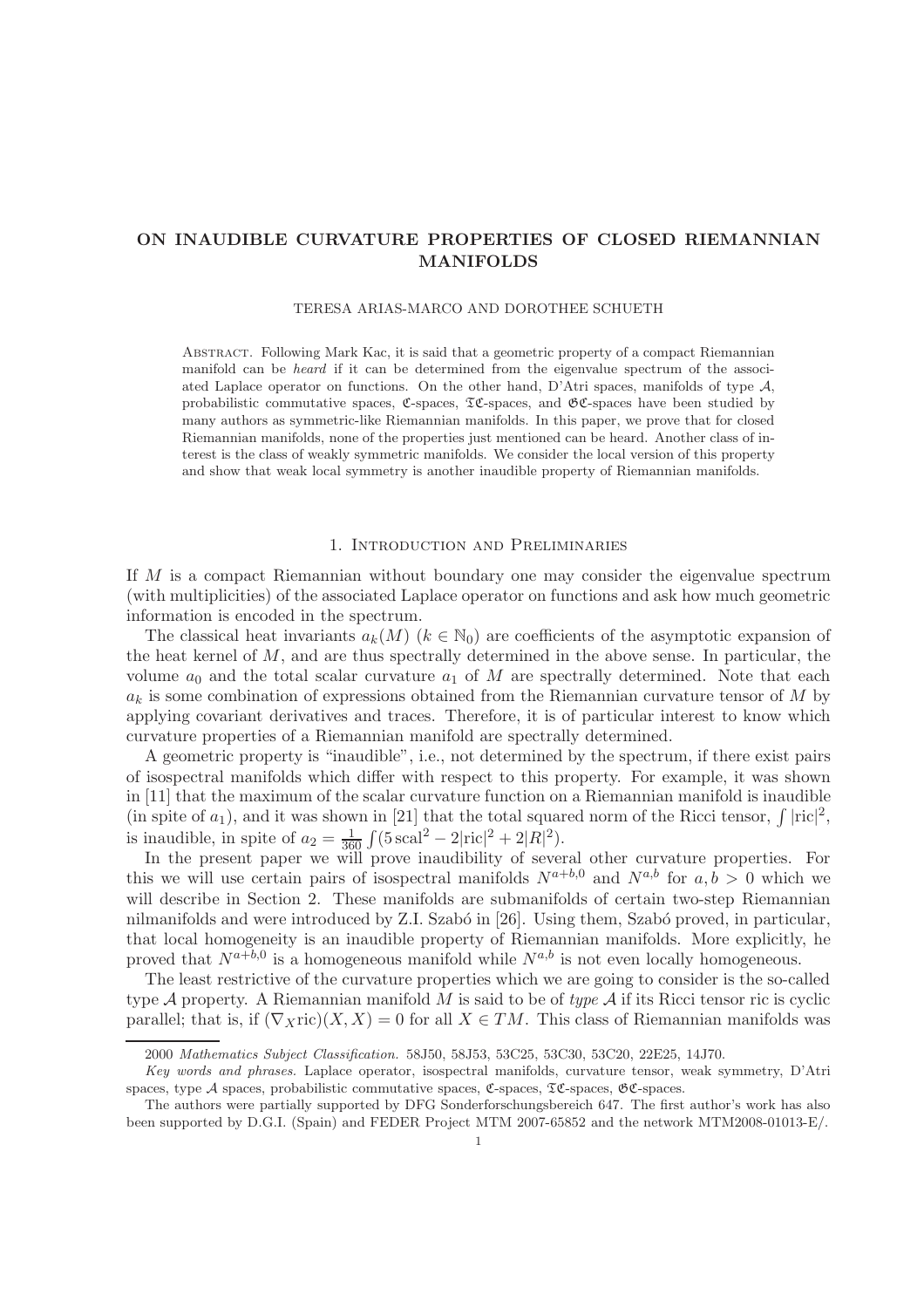introduced by A. Gray in [12] as one of the possible natural extensions of Einstein spaces. The type A property is clearly equivalent to ric $(\dot{\gamma}(t), \dot{\gamma}(t))$  being constant in t for each geodesic  $\gamma$  in M. Manifolds of type  $A$  are known to be analytic [25] and to have constant sectional curvature [9]. In dimensions up to three, manifolds of type  $A$  have been classified [15] and are homogeneous. In dimensions  $\geq$  5 there exist manifolds of type A which are not locally homogeneous [19]. In the four dimensional case it is still open whether the type  $A$  property implies local homogeneity. Four-dimensional homogeneous spaces of type  $A$  have recently been classified [1], [3].

Besides Einstein spaces, the most well-known examples of type  $A$  spaces are locally symmetric spaces (note that  $\nabla R = 0$  implies  $\nabla$ ric = 0), D'Atri spaces [9], and  $\mathfrak{C}$ -spaces [6].

D'Atri spaces were introduced by J.E. D'Atri and H.K. Nickerson in [9]. A Riemannian manifold is called a *D'Atri space* (cf. [27]) if the local geodesic symmetries (defined as  $\sigma_p : \exp_p(X) \mapsto \exp_p(-X)$  on normal neighborhoods of p) preserve the Riemannian volume. Obviously, D'Atri spaces are a natural generalization of locally symmetric spaces (where the local geodesic symmetries are isometries). It is an open question whether each D'Atri space is locally homogeneous. The classification of D'Atri spaces has been obtained only in dimensions up to three [15]. In dimension four, partial classifications were obtained by J.T. Cho, K. Sekigawa and L. Vanhecke [22], [23], [8]; the classification of 4-dimensional homogeneous D'Atri spaces has recently been completed by the first author and O. Kowalski [1], [2], [3]. See [17] for references about D'Atri spaces and related topics. A useful characterization of D'Atri spaces was proved by J.E. D'Atri and H.K. Nickerson  $[9]$  and improved by Z.I. Szabó  $[25]$ ; namely: A Riemannian manifold is a D'Atri space if, and only if, it satisfies the series of all odd Ledger conditions  $L_{2k+1}$ ,  $k \geq 1$ . The *Ledger conditions*  $L_m$ ,  $m \geq 2$ , are an infinite series of curvature conditions derived from the so-called Ledger recurrence formula. This formula is derived using a calculation involving the Jacobi operator (see [17]). The explicit form of  $L_m$  is known only for small values of m. The first nontrivial odd Ledger condition  $L_3$  reads:  $(\nabla_X \text{ric})(X, X) = 0$  for all  $X \in TM$ ; this is exactly the type A condition. Therefore, every D'Atri space is of type A. The converse is not true [19].

 $\mathfrak{C}$ -spaces were introduced by J. Berndt and L. Vanhecke in [6]. By definition, a Riemannian manifold is a  $\mathfrak{C}$ -*space* if for each geodesic  $\gamma$  in M the eigenvalues of the associated field of Jacobi operators  $R_{\dot{\gamma}(t)} := R(. , \dot{\gamma}(t))\dot{\gamma}(t)$  are constant in t. For locally symmetric spaces this is always the case (by  $\nabla R = 0$ ), so C-spaces are another natural generalization of locally symmetric spaces. It is an open question whether every  $\mathfrak{C}$ -space is locally homogeneous. The classification of C-spaces has been obtained only in dimensions up to three [6]. Non-symmetric Damek-Ricci spaces were the first examples of D'Atri spaces which are not  $\mathfrak{C}\text{-spaces}$  [5]. However, it is an open question whether each  $\mathfrak{C}\text{-space}$  is a D'Atri space. Obviously, every  $\mathfrak{C}\text{-space}$  is of type  $\mathcal{A}$ : If for each geodesic  $\gamma$  in M the eigenvalues of the operator  $R_{\gamma(t)}$  are constant in t then so is its trace; but this trace is just  $\text{ric}(\dot{\gamma}(t), \dot{\gamma}(t))$ . The converse is not true; recall that non-symmetric Damek-Ricci spaces are D'Atri spaces, hence of type  $A$ , but are not  $\mathfrak{C}$ -spaces.

Weakly symmetric spaces were introduced by A. Selberg in [24]. A Riemannian manifold M is called *weakly symmetric* if each  $p \in M$  and each nontrivial geodesic  $\gamma$  starting in p there exists an isometry f of M which fixes p and reverses  $\gamma$  (equivalently:  $df_p(\dot{\gamma}(0)) = -\dot{\gamma}(0)$ ). This is not Selberg's original definition, but was Z.I. Szabó's definition of what he called ray symmetry [25]. However, Selberg's and Szabó's definitions turned out to be equivalent [7]. Weak symmetry implies commutativity [24] which is defined as follows.

A *commutative space* is a homogeneous Riemannian manifold whose algebra of  $I_0(M)$ -invariant differential operators is commutative. Here,  $I_0(M)$  denotes the connected component of the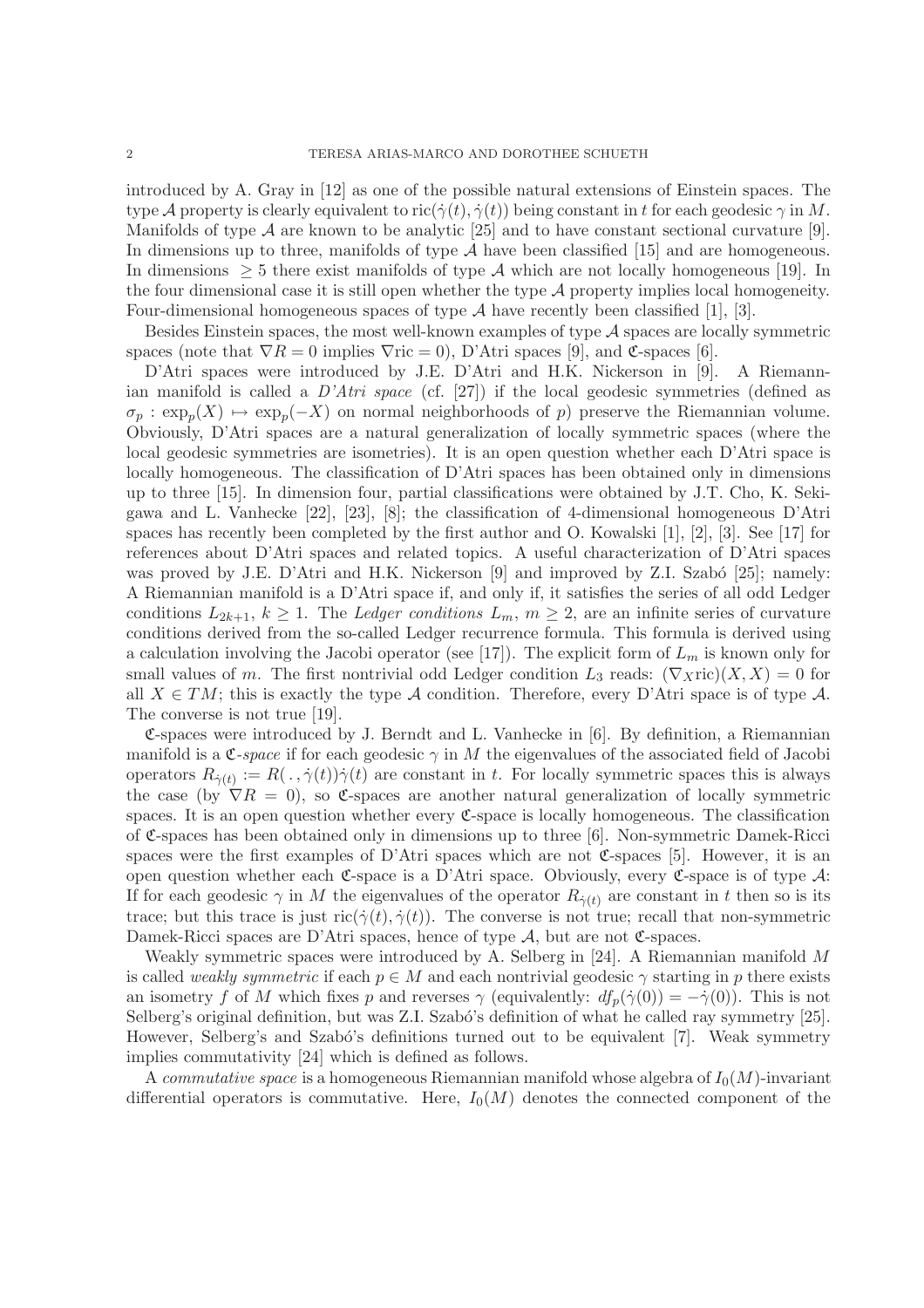isometry group of M. J. Lauret gave the first example of a commutative space which is not weakly symmetric [18]. Every commutative space is a  $\mathfrak{C}\text{-space}$  [6].

Probabilistic commutative spaces were introduced by P.H. Roberts and H.D. Ursell in [20] for compact Riemannian manifolds from a probabilistic point of view. The general case has been treated by O. Kowalski and F. Prüfer in [14] and [16]. They characterized *probabilistic commutative spaces* as those Riemannian manifolds for which all Euclidean Laplacians  $\tilde{\Delta}^{(k)}$  (k ∈ N) commute. The Euclidean Laplacians are defined as follows: For  $p \in M$  define a differential operator  $\bar{\Delta}_p$  on a normal neighborhood of p as the pullback of the (standard) Laplacian on the euclidean space  $T_pM$  via the exponential map  $\exp_p$ . Then  $(\tilde{\Delta}^{(k)}f)(p)$  is defined as  $((\bar{\Delta}_p)^k f)(p)$ for  $f \in C^{\infty}(M)$ . Since  $\tilde{\Delta}^{(k)}$  is certainly invariant under isometries, the above characterization immediately implies that every commutative space is also probabilistic commutative. Moreover, every probabilistic commutative space is a D'Atri space [16]. Classifications of probabilistic commutative spaces are known only for dimension three [15]. For more information about probabilistic commutative spaces and Euclidean Laplacians we refer to [17].

Note that both the  $\mathfrak C$  property and probabilistic commutativity (as well as the D'Atri and the type A property) are *local* properties of Riemannian manifolds. As mentioned above, both of them are implied by commutativity which, in turn, is implied by weak symmetry. Therefore, the  $\mathfrak C$  property and probabilistic commutativity follow already in the case that some Riemannian covering of the manifold is weakly symmetric. In this context, let us introduce the following local version of weak symmetry:

**Definition 1.1.** A Riemannian manifold M is called *weakly locally symmetric* if for every  $p \in M$ there exists  $\varepsilon > 0$  such that for any unit speed geodesic  $\gamma$  in M with  $\gamma(0) = p$  there exists an isometry of the distance ball  $B_{\varepsilon}(p)$  which fixes p and reverses  $\gamma|_{(-\varepsilon,\varepsilon)}$ .

Local symmetry clearly implies weak local symmetry. The converse is not true: See [7] for examples of weakly symmetric spaces which are not locally symmetric. However, we note the following important fact which is analogous to the locally symmetric case:

Lemma 1.2. *Let* M *be a complete, simply connected, weakly locally symmetric Riemannian manifold. Then* M *is weakly symmetric. In particular, the universal Riemannian covering of any complete, weakly locally symmetric Riemannian manifold is weakly symmetric.*

*Proof.* Let  $\gamma : \mathbb{R} \to M$  be a unit speed geodesic and  $p = \gamma(t_0)$  any point on it. By weak local symmetry of M there exists  $\varepsilon > 0$  and an isometry of  $B_{\varepsilon}(p)$  which reverses  $\gamma|_{(t_0-\varepsilon, t_0+\varepsilon)}$ . In particular,  $s \mapsto \text{ric}(\dot{\gamma}(t_0 + s), \dot{\gamma}(t_0 + s))$  is an even function of  $s \in (-\varepsilon, \varepsilon)$  and hence has derivative zero at  $s = 0$ . So  $t \mapsto \text{ric}(\dot{\gamma}(t), \dot{\gamma}(t))$  has derivative zero at  $t_0$ . Since  $t_0$  was arbitrary, this function is constant. This shows that  $M$  is of type  $A$ . As mentioned above, it follows that M is analytic [25]. But on every complete, simply-connected, analytic Riemannian manifold, any isometry between open subsets of M extends to an isometry of M (see Corollary IV.6.4 in [13]). In particular, the isometries from the definition of weak local symmetry extend to isometries of M. Hence M is weakly symmetric.  $\Box$ 

By the above discussion, Lemma 1.2 immediately implies that every complete, weakly locally symmetric Riemannian manifold is probabilistic commutative and a  $\mathfrak{C}\text{-space}$ . Lauret's aforementioned example [18] of a commutative (and hence probabilistic commutative and  $\mathfrak{C}$ -) space which is not weakly symmetric is in fact a complete, simply connected manifold; thus, by Lemma 1.2, it is not even weakly locally symmetric.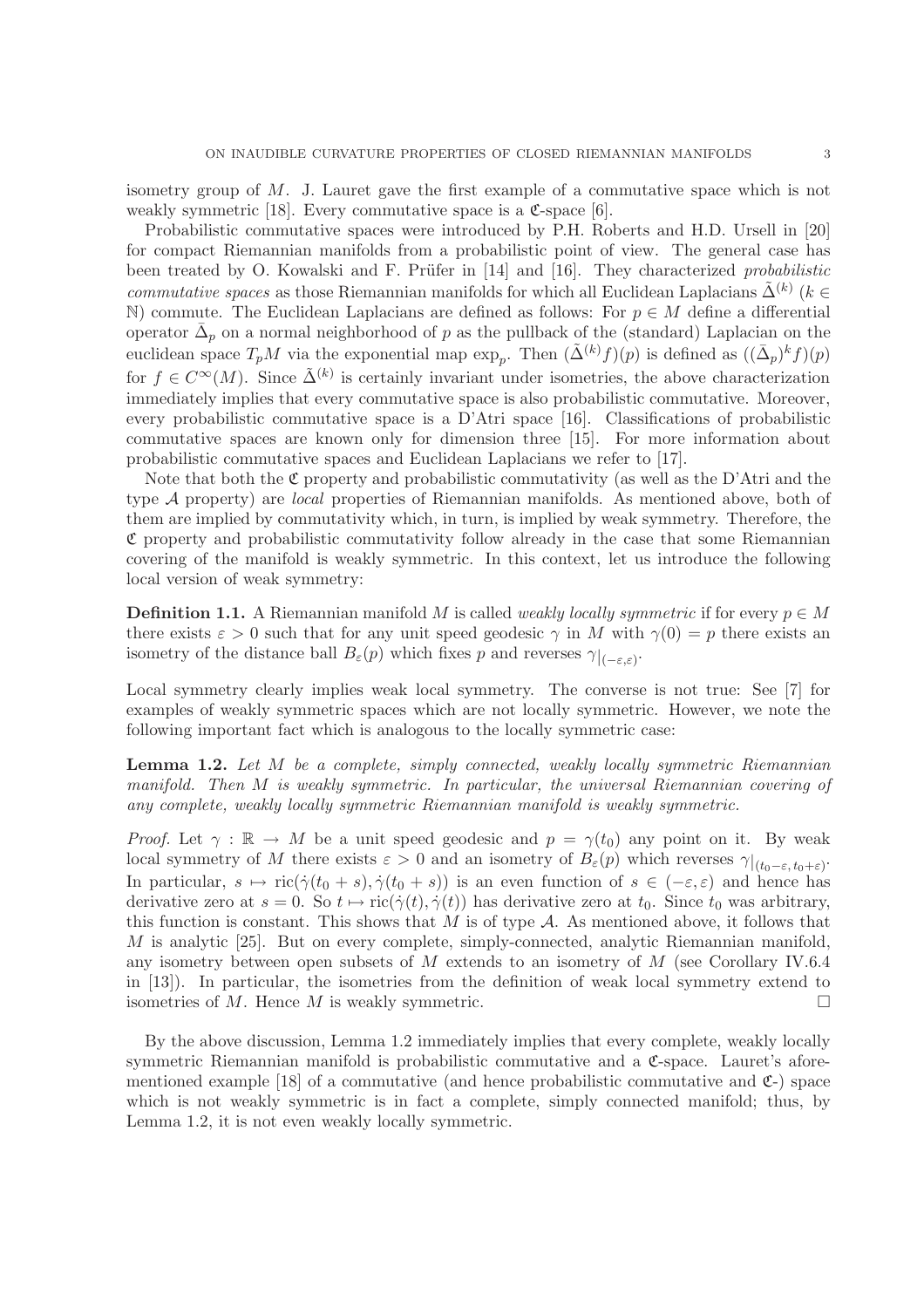In the following diagram we now summarize, in the setting of *complete* Riemannian manifolds, the relations between those classes of manifolds which we discussed above and which are defined by local properties:

$$
\subset \mathfrak{C}\text{-spaces}
$$

Loc. symm.  $\subset$  weakly loc. symm.  $\subset$  Type A. (1)

$$
\subset
$$
 prob. comm.  $\subseteq$  D'Atri

Here,  $\subset$  means that the inclusion is strict while  $\subset$  means that it is not known whether each D'Atri space is probabilistic commutative.

For our isospectral pairs of compact Riemannian manifolds  $N^{a+b,0}$  and  $N^{a,b}$  (see Section 2) with  $a, b > 0$  we will prove in Section 3 that the first manifold is weakly locally symmetric, and we will prove in Section 4 that the second manifold is not even of type  $A$ . Using (1) we can then conclude:

Main Theorem 1.3. *Each of the following properties is an inaudible property of Riemannian manifolds: Weak local symmetry, the D'Atri property, probabilistic commutativity, the*  $\mathfrak{C}$  *property, and the type* A *property.*

Let us mention that there are two other (less studied) local properties of Riemannian manifolds which turn out to be inaudible by our examples, namely, the so-called  $\mathfrak{TC}$  and  $\mathfrak{GC}$  properties (see [4] or [5]). Each weakly locally symmetric space is a  $\mathfrak{TC}$  space and a  $\mathfrak{GC}$  space; on the other hand, each of these two properties implies the  $\mathfrak C$  property. However, it is not known whether these properties are really stronger than the  $\mathfrak C$  property and not equivalent to it.

Finally we remark here without proof that using the formula for the Ricci curvature from Lemma 4.3(i) below one can show that  $\nabla$ ric  $\neq 0$  for each of our manifolds  $N^{a,b}$ , including  $N^{a,0}$ . In particular, none of our manifolds is locally symmetric (note that  $\nabla R = 0$  would imply  $\nabla$ ric = 0), or Einstein (which would imply  $\nabla$ ric = 0), or harmonic (which would imply Einstein). Whether any of these three properties is spectrally determined remains an open question.

# 2. THE MANIFOLDS  $N^{a,b}$

Let v and z be euclidean vector spaces, each endowed with a fixed inner product, and let  $\mathcal L$  be a cocompact lattice in z.

**Definition 2.1.** Given the above data, one associates with any linear map  $j : \mathfrak{z} \to \mathfrak{so}(\mathfrak{v})$  the following:

- (i) The two-step nilpotent metric Lie algebra  $g(j)$  with underlying vector space  $\mathfrak{v} \oplus \mathfrak{z}$ , whose inner product is given by letting  $\mathfrak v$  and  $\mathfrak z$  be orthogonal and taking the given inner product on each factor, and whose Lie bracket  $[ , ]^j$  is defined by letting z be central,  $[ \mathfrak{v}, \mathfrak{v} ]^j \subseteq \mathfrak{z}$ and  $\langle j_Z X, Y \rangle = \langle Z, [X, Y]^j \rangle$  for all  $X, Y \in \mathfrak{v}$  and  $Z \in \mathfrak{z}$ .
- (ii) The two-step simply connected nilpotent Lie group  $G(j)$  whose Lie algebra is  $g(j)$ , and the left invariant Riemannian metric  $g(j)$  on  $G(j)$  which coincides with the chosen inner product on  $g(j) = T_eG(j)$ . Note that the Lie group exponential map  $\exp^j : g(j) \to G(j)$ is a diffeomorphism because  $G(j)$  is simply connected and nilpotent. Moreover, by the Campbell-Baker-Hausdorff formula,  $\exp^j(X, Z) \cdot \exp^j(Y, W) = \exp^j(X + Y, Z + W +$ 1  $\frac{1}{2}[X,Y]^j$  for all  $X, Y \in \mathfrak{v}$  and  $Z, W \in \mathfrak{z}$ .
- (iii) The two-step nilpotent Lie group  $G(j)/\exp^{j}(\mathcal{L})$ . Note that  $\exp^{j}(\mathcal{L})$  is a discrete central subgroup of  $G(j)$ , and that  $g(j)$  induces a left invariant metric, which we denote again  $g(j)$ , on  $G(j)/\exp^j(\mathcal{L})$ .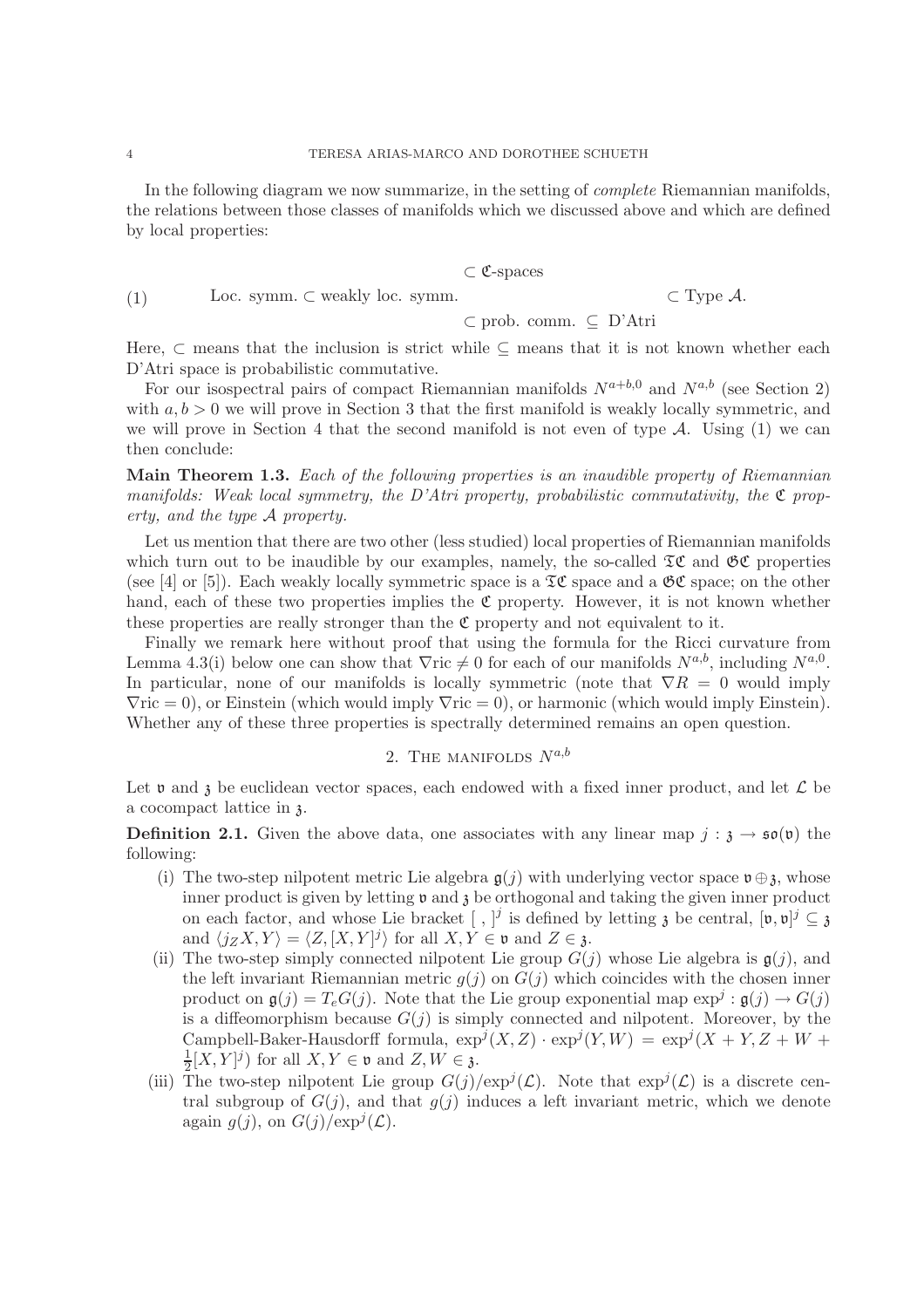(iv) The submanifolds  $\tilde{N}(j) := \{ \exp^{j}(X, Z) \mid X \in \mathfrak{v}, |X| = 1, Z \in \mathfrak{z} \}$  of  $G(j)$  and  $N(j) :=$  $\tilde{N}(j)/\exp^{j}(\mathcal{L})$  of  $G(j)/\exp^{j}(\mathcal{L})$ , each endowed with the Riemannian metric induced by  $g(j)$ . Note that  $\tilde{N}(j)$  is indeed invariant under multiplication by elements of  $\exp^{j} \mathfrak{z}$ because of  $exp^{j}(X, Z) \cdot exp^{j}(0, W) = exp^{j}(X, Z + W)$ . Moreover,  $\tilde{N}(j)$  is diffeomorphic to  $S^{\text{dim}\mathfrak{v}-1}\times\mathfrak{z}$ , and that  $N(j)$  is compact and diffeomorphic to  $S^{\text{dim}\mathfrak{v}-1}\times(\mathfrak{z}/\mathcal{L})$ , the product of a sphere and a torus. The canonical projection  $\tilde{N}(j) \to N(j)$  is a Riemannian covering.

**Definition 2.2.** Two linear maps  $j, j' : \mathfrak{z} \to \mathfrak{so}(\mathfrak{v})$  are called *isospectral* if for each  $Z \in \mathfrak{z}$ , the maps  $j_Z, j'_Z \in \mathfrak{so}(\mathfrak{v})$  have the same eigenvalues (with multiplicities) in  $\mathbb{C}$ .

**Proposition 2.3** (see [11]). Let  $j, j' : \mathfrak{z} \to \mathfrak{so}(\mathfrak{v})$  be isospectral, and let  $\mathcal{L}$  be a cocompact lattice in  $\mathfrak z$ *. Then the associated closed Riemannian manifolds*  $N(j)$  and  $N(j')$ , obtained as above, are *isospectral for the Laplace operator on functions.*

**Remark 2.4.** If  $j, j' : \mathfrak{z} \to \mathfrak{so}(\mathfrak{v})$  are both of *Heisenberg type*, that is, if  $j_Z^2 = j_Z'^2 = -|Z|^2 \mathrm{Id}_{\mathfrak{v}}$  for all  $Z \in \mathfrak{z}$ , then j and j' are obviously isospectral because the eigenvalues for both of them are  $\pm i|Z|$ , each with multiplicity  $(\dim \mathfrak{v})/2$ .

**Definition 2.5.** Let  $\mathbb{H} = \text{span}\{1, i, j, k\}$  denote the algebra of quaternions with the usual multiplication, endowed with the inner product for which  $\{1, i, j, k\}$  is an orthonormal basis. For  $a, b \in \mathbb{N}_0$  with  $a + b > 0$  define v as the direct orthogonal sum of  $a + b$  copies of H, let  $\mathfrak{z} := \text{span}\{i, j, k\}$  be the space of pure quaternions, and let  $\mathcal{L} := \text{span}_{\mathbb{Z}}\{i, j, k\}$  be the standard lattice in  $\mathfrak{z}$ . Define  $j^{a,b} : \mathfrak{z} \to \mathfrak{so}(\mathfrak{v})$  by

$$
j_{Z}^{a,b}:\mathfrak{v}\ni(X_{1},\ldots,X_{a},Y_{1},\ldots,Y_{b})\mapsto(X_{1}Z,\ldots,X_{a}Z,ZY_{1},\ldots,ZY_{b})\in\mathfrak{v}.
$$

We denote the resulting Riemannian manifolds by

$$
N^{a,b} := N(j^{a,b}), \text{ resp. } \tilde{N}^{a,b} := \tilde{N}(j^{a,b}).
$$

## Remark 2.6.

- (i) For all pairs  $(a, b) \in \mathbb{N}_0^2$  with fixed sum  $a + b = (\dim \mathfrak{v})/4 > 0$  the associated Riemannian manifolds  $N^{a,b}$  are obviously of Heisenberg type and thus mutually isospectral by Proposition 2.3 and Remark 2.4. Independently of Proposition 2.3 from [11] this had previously been shown by Z.I. Szabó in [26] using explicit calculations.
- (ii) Of particular interest to us will be the isospectrality of the pairs  $N^{a+b,0}$  and  $N^{a,b}$  for  $a, b > 0$ : We will show in this paper that  $N^{a+b,0}$  is weakly locally symmetric, and thus, in particular, a D'Atri space, while  $N^{a,b}$  for  $a, b > 0$  is not a D'Atri space and not even of type A. We will also exhibit several other geometric properties that these isospectral pairs do not share. The simplest such example will be given by pair of isospectral ten-dimensional closed Riemannian manifolds  $N^{2,0}$  and  $N^{1,1}$ .

**Proposition 2.7.** *For every*  $a \in \mathbb{N}$  *the manifolds*  $N^{a,0}$  *and*  $\tilde{N}^{a,0}$  *are homogeneous.* 

*Proof.* Although this was already shown in [26], we include an explicit proof here for convenience of the reader. In the general context of Definition 2.1, note that if  $A \in O(\mathfrak{v})$  and  $C \in O(\mathfrak{z})$  are two orthogonal maps which satisfy

(2) 
$$
A j_Z A^{-1} = j_{CZ} \text{ for all } Z \in \mathfrak{z}
$$

then  $[AX, AY] = C[X, Y]$  for all  $X, Y \in \mathfrak{v}$ ; hence

 $(A, C) : \mathfrak{v} \oplus \mathfrak{z} \ni (X, Z) \mapsto (AX, CZ) \in \mathfrak{v} \oplus \mathfrak{z}$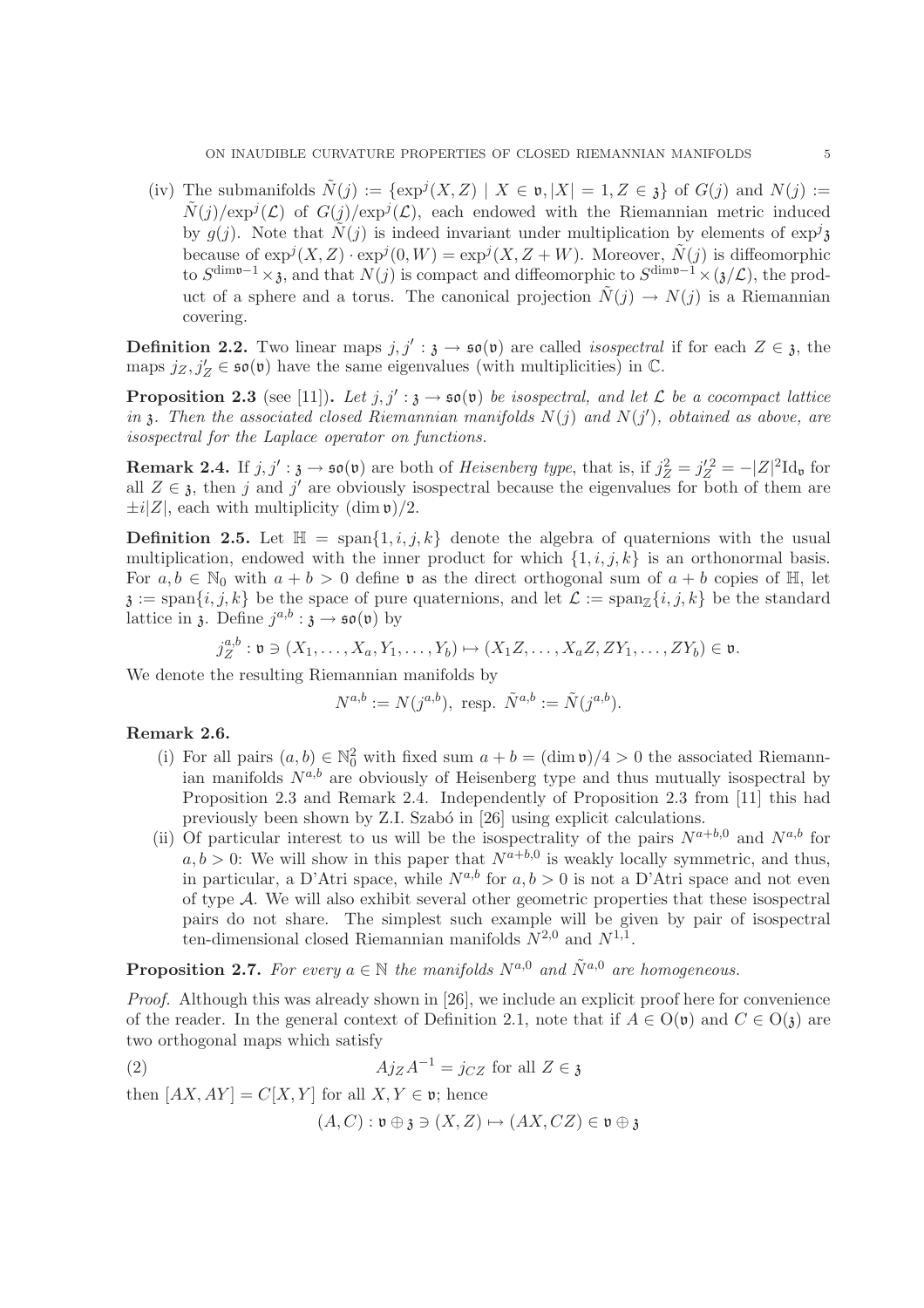is an isometric Lie algebra isomorphism of  $g(j)$  and is, thus, the differential of an isometric Lie group automorphism

$$
f_{A,C}: (G(j), g(j)) \ni \exp^j(X, Z) \mapsto \exp^j(AX, CZ) \in (G(j), g(j)),
$$

where X and Z denote elements of  $\mathfrak v$  and  $\mathfrak z$ , respectively. Note that  $f_{A,C}$  restricts to an isometry of  $\tilde{N}(j)$ . Now for  $j := j^{a,0}$  and  $\mathfrak{v} = \mathbb{H}^a$ , the pair  $(A, Id)$  satisfies (2) for any

$$
A \in \mathrm{Sp}(a) := \{ A \in \mathrm{O}(\mathbb{H}^a) \mid A(X\lambda) = A(X)\lambda \text{ for all } \lambda \in \mathbb{H}, X \in \mathbb{H}^a \}.
$$

Write  $\exp := \exp^j$ . Given an arbitrary pair of points in  $\tilde{N}^{a,0}$ , say,  $\exp(X,Z)$ ,  $\exp(Y,W)$  with  $X, Y \in \mathfrak{v}, Z, W \in \mathfrak{z}$ , we choose  $A \in Sp(a)$  such that  $AX = Y$ . This is possible because  $Sp(a)$ acts transitively on the unit sphere in  $\mathbb{H}^a$ . Then the isometry  $f_{A,\text{Id}}$  maps  $\exp(X, Z)$  to  $\exp(Y, Z)$ . Finally, left translation by  $\exp(0, W - Z)$  is another isometry of  $G^{a,0}$  which restricts to  $\tilde{N}^{a,0}$ , and it maps  $\exp(Y, Z)$  to  $\exp(Y, W)$ . Therefore  $\tilde{N}^{a,0}$  is homogeneous; since the isometries we used commute with the left action of  $\exp(\mathcal{L})$  and thus descend to isometries of  $N^{a,0}$ , the latter is homogeneous, too.  $\Box$ 

**Remark 2.8.** Z.I. Szabó also proved in [26] that  $N^{a,b}$  is not locally homogeneous if both a and b are nonzero. More precisely, he showed that in this case any isometry of the universal covering  $\tilde{N}^{a,b}$  leaves  $\exp(\mathfrak{v}_1 \times \mathfrak{z})$  and  $\exp(\mathfrak{v}_2 \times \mathfrak{z})$  invariant, where  $\mathfrak{v}_1 := \mathbb{H}^a \times \{0\}$ ,  $\mathfrak{v}_2 := \{0\} \times \mathbb{H}^b \subset$  $\mathbb{H}^{a+b} = \mathfrak{v}$ . Szabó's isospectral pairs  $N^{a+b,\overline{0}}$  and  $N^{a,b}$  thus exhibited the surprising fact that local homogeneity is an inaudible property of Riemannian manifolds.

# 3. WEAK LOCAL SYMMETRY OF  $N^{a,0}$

In this section we are going to show that the Riemannian manifolds  $\tilde{N}^{a,0}$  are weakly symmetric (Theorem 3.1); in particular, since  $\tilde{N}^{a,0}$  and  $N^{a,0}$  are locally isometric, the manifold  $N^{a,0}$  is weakly locally symmetric.

**Theorem 3.1.** For any  $a \in \mathbb{N}$  the Riemannian manifold  $\tilde{N}^{a,0}$  is weakly symmetric. In particu $lar, N^{a,0}$  is weakly locally symmetric.

As a preparation for the proof we first state:

**Lemma 3.2** (cp. [11]). *In the general context of Definition 2.1, for any*  $p := \exp^{j}(x, z) \in \tilde{N}(j)$ *with*  $x \in \mathfrak{v}$ ,  $|x| = 1$ ,  $z \in \mathfrak{z}$  *we have* 

$$
T_p N(j) = L_{p*}\{(X, Z) \mid X \in \mathfrak{v}, X \perp x, Z \in \mathfrak{z}\}.
$$

*In particular,*  $L_{p*}(x,0)$  *is a unit normal vector to*  $T_p\tilde{N}(j)$  *in*  $T_pG(j)$ *.* 

*Proof.* We write  $\exp := \exp^j$ . The definition of  $\tilde{N}(j)$  implies  $T_p\tilde{N}(j) = \exp_{*(x,z)}(x^{\perp} \times \mathfrak{z})$ , where  $x^{\perp}$  is the orthogonal complement of span $\{x\}$  in  $\mathfrak{v}$ . Note that

(3) 
$$
\exp_{*(x,z)} = L_{p*}(\text{Id} - \frac{1}{2}ad_x);
$$

this identity holds in any two-step nilpotent Lie group and follows from the Campbell-Baker-Hausdorff formula. In particular,  $\exp_{*(x,z)}$  and  $L_{p*}$  coincide on  $\mathfrak{z}$ , hence  $L_{p*3} \subset T_pN(j)$ . Finally, for any  $Y \in x^{\perp}$ , the element  $\exp_{*(x,z)} Y = L_{p*}(Y - \frac{1}{2})$  $\frac{1}{2}[x,Y]$  of  $T_p\tilde{N}(j)$  differs from  $L_{p*}Y$  by an element of  $L_{p*3}$ . Consequently,  $L_{p*}Y$  lies in  $T_p\tilde{N}(j)$ .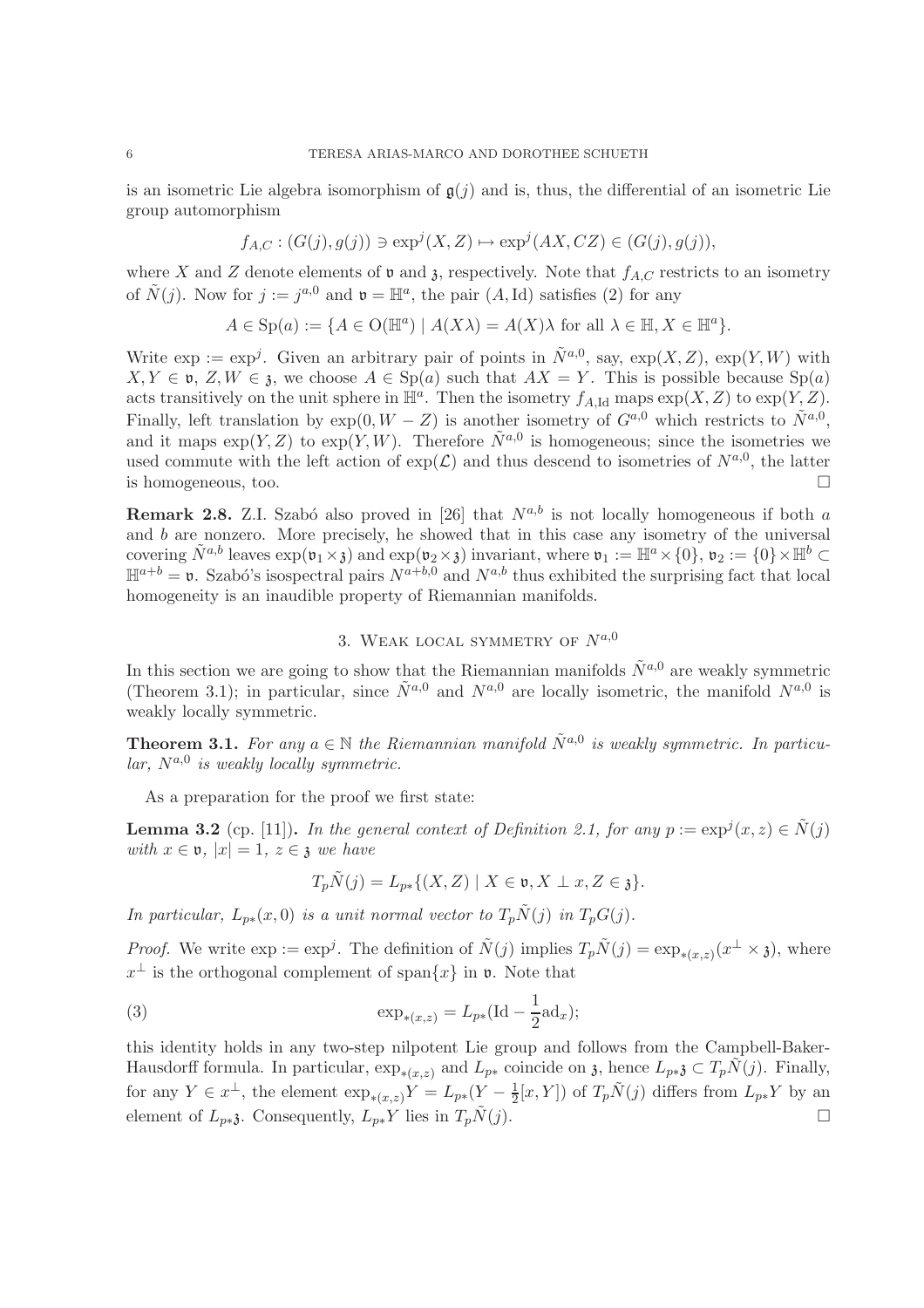*Proof of Theorem 3.1.* Again we use the abbreviations  $j := j^{a,0}$  and  $\exp := \exp^j$ . We write vectors in  $\mathfrak{v} = \mathbb{H}^a$  in the form  $X = (X_1, \ldots, X_a)$  with  $X_1, \ldots, X_a \in \mathbb{H}$ .

In order to show that  $\tilde{N}^{a,0}$  is weakly symmetric, we must, for any given point  $p \in \tilde{N}^{a,0}$  and any given tangent vector at p, find an isometry of  $\tilde{N}^{a,0}$  which fixes p and whose differential maps the given tangent vector to its negative.

Since  $\tilde{N}^{a,0}$  is homogeneous it suffices to consider the case  $p := \exp((1,0,\ldots,0),0)$ . We then have, by Lemma 3.2,

$$
T_p\tilde{N}^{a,0} = L_{p*}\{((X_1,\ldots,X_a),Z) \mid X_1,Z \in \mathfrak{z} = \mathrm{span}\{i,j,k\}, X_2,\ldots,X_a \in \mathbb{H}\}.
$$

Let  $L_{p*}(X, Z)$  be any tangent vector in  $T_p\tilde{N}^{a,0}$  and write  $X = (X_1, X')$  with  $X' = (X_2, \ldots, X_a)$ . Choose  $W \in \text{span}\{i, j, k\}$  such that  $W \perp \text{span}\{X_1, Z\}$  and  $|W| = 1$ . Define  $A_1 \in O(\mathfrak{v})$  by  $A_1Y := -WYW$ , and define  $C \in O(3)$  by  $CZ := -WZW$ . Note that  $A_1$  and C act on v and  $\mathfrak{z}$ , respectively, as  $\mathrm{Id}_{\mathrm{span}\{1,W\}}-\mathrm{Id}_{\mathrm{span}\{1,W\}}$ . The pair  $(A_1, C)$  then satisfies (2). In fact, for all  $U \in \mathfrak{z}$  and all  $Y \in \mathfrak{v}$ :

$$
A_1 j_U A_1^{-1}(Y) = A_1 j_U(-WYW) = A_1(-WYWU) = WWYWUW = -YWUW
$$
  
=  $Y \cdot CU = j_{CU}Y$ .

Define the associated isometry  $f_1 := f_{A_1,C}$  as in the proof of Proposition 2.7. Then  $f_1$  fixes p because of  $A_1(1,0) = (-WW,0) = (1,0)$ . Moreover, the differential of  $f_1$  at e is  $(A_1, C) \in$  $O(\mathfrak{v} \oplus \mathfrak{z})$  and  $f_1$  is a Lie group automorphism of  $G^{a,0}$ , so its differential at p maps  $L_{p*}((X_1, X'), Z)$ to  $L_{p*}(A_1X,CZ)$ . This is equal to  $L_{p*}((-X_1, -WX'W), -Z)$  because of  $X_1, Z \in \text{span}\{1, W\}^{\perp}$ .

For  $\ell = 2, \ldots, a$  now choose  $c_{\ell} \in \mathbb{H}$  with  $|c_{\ell}| = 1$  such that  $c_{\ell}WX_{\ell}W = X_{\ell}$ . (Note that  $c_{\ell}$  is unique if  $X_{\ell} \neq 0$  and arbitrary else.) Define  $A_2 \in Sp(a) \subset O(\mathfrak{v})$  by  $A_2(Y_1, \ldots, Y_a) :=$  $(Y_1, c_2Y_2, \ldots, c_aY_a)$ . Then  $(A_2, Id)$  satisfies (2), the corresponding isometry  $f_2 := f_{A_2, Id}$  fixes p, and its differential at p maps  $L_{p*}((-X_1, -WX'W), -Z)$  to  $L_{p*}((-X_1, -X'), -Z)$ . The isometry  $f := f_2 \circ f_1$  of  $\tilde{N}^{a,0}$  hence fixes p and maps our given tangent vector  $L_{p*}((X_1, X'), Z)$  to its negative, as wished.

Note that the isometry  $f_1$  in the proof of Theorem 3.1 will in general not descend to the quotient manifold  $N^{a,0}$  because the condition  $C\mathcal{L} \subset \mathcal{L}$  will not hold in general. So we cannot conclude weak symmetry of  $N^{a,0}$  but only weak *local* symmetry.

# 4. FAILURE OF THE TYPE A CONDITION FOR  $N^{a,b}$  with  $a, b > 0$

In this section we will show that for  $a, b > 0$  the Riemannian manifolds  $N^{a,b}$  are not of type A (Theorem 4.4). We first introduce some notation and compute some formulas for the Ricci curvature of the manifolds  $\tilde{N}(j)$  from Definition 2.1 in the case that j is of Heisenberg type (Lemma 4.3). In particular, these formulas will hold for our manifolds  $\tilde{N}^{a,b}$ .

## Notation 4.1.

- (i) Recall the notation from Definition 2.1. In the following, let  $j : \mathfrak{z} \to \mathfrak{so}(\mathfrak{v})$  be any linear map (not necessarily one of our maps  $j^{a,b}$ ). We write  $[ , ] := [ , ]^j, \mathfrak{g} := \mathfrak{g}(j), \exp := \exp^j,$  $G := G(j), q := g(j)$ . Inner products  $\langle , \rangle$  and norms | | will refer to g (either on  $\tilde{N}$  or on G). We denote the Levi Civita connection of  $\tilde{N}$  by  $\nabla$  and that of  $(G, g)$  by  $\nabla^{G}$ . The Ricci tensor of  $\tilde{N}$  will be denoted by ric and that of G by ric<sup>G</sup>.
- (ii) For any  $p = \exp(x, z) \in \tilde{N}$ , where  $x \in \mathfrak{v}$ ,  $|x| = 1, z \in \mathfrak{z}$ , we let

$$
\nu_p := L_{p*}(x,0) \in T_p G.
$$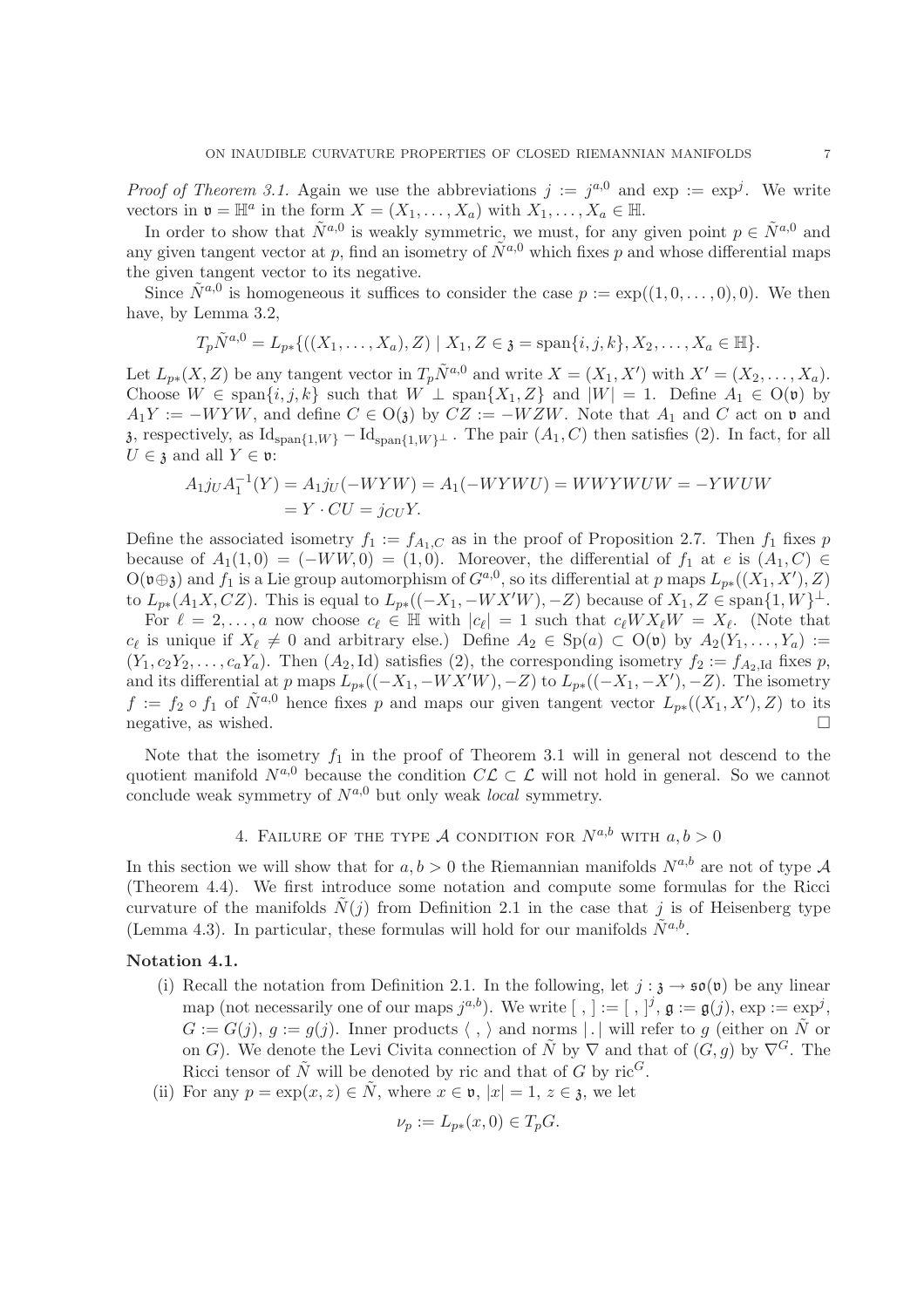Recall from Lemma 3.2 that  $\nu_p$  is a unit normal vector to  $T_p\tilde{N}$ .

(iii) We denote by S the Weingarten map associated with the unit normal field  $\nu$  on the submanifold  $\tilde{N}$  of  $(G, g)$ . More precisely, S is the endomorphism field on  $\tilde{N}$  given by

$$
S_p(Y) = -\nabla_Y^G \nu \in T_p \tilde{N}
$$

for all  $p \in \tilde{N}$ ,  $Y \in T_p\tilde{N}$ .

(iv) We will often identify vectors in  $T_pG = L_{p*} \mathfrak{g}$  with their preimage in  $\mathfrak{g}$ . That is, we regard  $Y \in T_pG$  as the value in p of the corresponding left invariant vector field Y on G. Correspondingly, we will decompose  $Y \in T_pG$  as

$$
Y = Y^{\mathfrak{v}} + Y^{\mathfrak{z}}
$$

with  $Y^{\mathfrak{v}} \in \mathfrak{v}, Y^{\mathfrak{z}} \in \mathfrak{z}.$ 

**Lemma 4.2.** *Let*  $p = \exp(x, z) \in \tilde{N}$ *, where*  $x \in \mathfrak{v}$ *,*  $|x| = 1$ *,*  $z \in \mathfrak{z}$ *. Then* 

$$
S_p(Y) = -Y^{\mathfrak{v}} - \frac{1}{2}[Y^{\mathfrak{v}}, x] + \frac{1}{2}j_{Y^3}x.
$$

*Proof.* From the definition of  $\nu$  it follows that  $\nabla_Y^G \nu = Y^{\mathfrak{v}} + \nabla_Y^G x$ , where x now denotes the left invariant vector field associated to  $x \in \mathfrak{v}$ . By general formulas for left invariant vector fields on two-step nilpotent Lie groups (see, e.g., [10]), one has  $\nabla_Y^G x = \frac{1}{2} [Y^{\mathfrak{v}}, x] - \frac{1}{2} j_{Y^3} x$ .

**Lemma 4.3.** Assume that j is of Heisenberg type. Let  $p = \exp(x, z) \in \tilde{N}$ , where  $x \in \mathfrak{v}$ ,  $|x| = 1$ ,  $z \in \mathfrak{z}$ *. Then for all*  $Y_1, Y_2, Y \in T_n\tilde{N}$  *we have* 

(i) 
$$
\operatorname{ric}_p(Y_1, Y_2) = (\dim \mathfrak{v} - 2 - \frac{1}{2} \dim \mathfrak{z}) \langle Y_1^{\mathfrak{v}}, Y_2^{\mathfrak{v}} \rangle + (\frac{1}{4} \dim \mathfrak{v} - \frac{1}{2}) \langle Y_1^{\mathfrak{z}}, Y_2^{\mathfrak{z}} \rangle + \frac{1}{2} \langle [Y_1^{\mathfrak{v}}, x], [Y_2^{\mathfrak{v}}, x] \rangle + \frac{1}{2} (\dim \mathfrak{v} - 2) \langle j_{Y_1^{\mathfrak{z}}} Y_2^{\mathfrak{v}} + j_{Y_2^{\mathfrak{z}}} Y_1^{\mathfrak{v}}, x \rangle,
$$
  
(ii) 
$$
(\nabla_Y \operatorname{ric})(Y, Y) = \langle [Y^{\mathfrak{v}}, x], [j_{Y^{\mathfrak{z}}} Y^{\mathfrak{v}}, x] \rangle.
$$

*Proof.* The Ricci curvature ric of  $\tilde{N}$  satisfies the following formula which holds in the general context of submanifolds of codimension one and can easily be derived from the Gauss equation:

(4) 
$$
\text{ric}_p(Y, Y) = \text{ric}_p^G(Y, Y) - K^G(\text{span}\{Y, \nu_p\}) |Y|^2 + \text{trace}(S_p) \langle S_p(Y), Y \rangle - |S_p(Y)|^2
$$

for all  $p \in \tilde{N}$  and  $Y \in T_p\tilde{N}$ , where  $K^G$  denotes sectional curvature in  $(G, g)$ . Now let  $p =$  $\exp(x, z) \in \tilde{N}$  and  $Y = Y^{\mathfrak{v}} + Y^{\mathfrak{z}} \in T_p \tilde{N} \subset T_p G$ . Since  $(G, g)$  is of Heisenberg type, we have  $(see [5]):$ 

$$
\operatorname{ric}_p^G(Y,Y) = -\frac{1}{2}\dim \mathfrak{z} \cdot |Y^{\mathfrak{v}}|^2 + \frac{1}{4}\dim \mathfrak{v} \cdot |Y^{\mathfrak{z}}|^2.
$$

Moreover, by a general formula for left invariant metrics we have, noting that  $ad^2 = 0$  and  $\nabla_x^G x = \frac{1}{2}$  $\frac{1}{2}[x,x] = 0:$ 

$$
K^{G}(\text{span}\{Y,\nu_{p}\})|Y|^{2} = |\nabla_{Y}^{G}x|^{2} - |[Y,x]|^{2} - \langle \nabla_{Y}^{G}Y, \nabla_{x}^{G}x \rangle - \langle \text{ad}_{x}^{2}Y, Y \rangle
$$
  
=  $\frac{1}{4} |[Y^{\mathfrak{v}},x]|^{2} + \frac{1}{4}|j_{Y^{3}}x|^{2} - |[Y^{\mathfrak{v}},x]|^{2} - 0 - 0 = -\frac{3}{4}|[Y^{\mathfrak{v}},x]|^{2} + \frac{1}{4}|Y^{3}|^{2},$ 

where for the last term we have used the Heisenberg type property and  $|x| = 1$ . Moreover, by Lemma 4.2, we have  $trace(S_p) = -(\dim \mathfrak{v} - 1), \langle S_p(Y), Y \rangle = -|Y^{\mathfrak{v}}|^2 - \langle j_Y, Y^{\mathfrak{v}}, x \rangle$ , and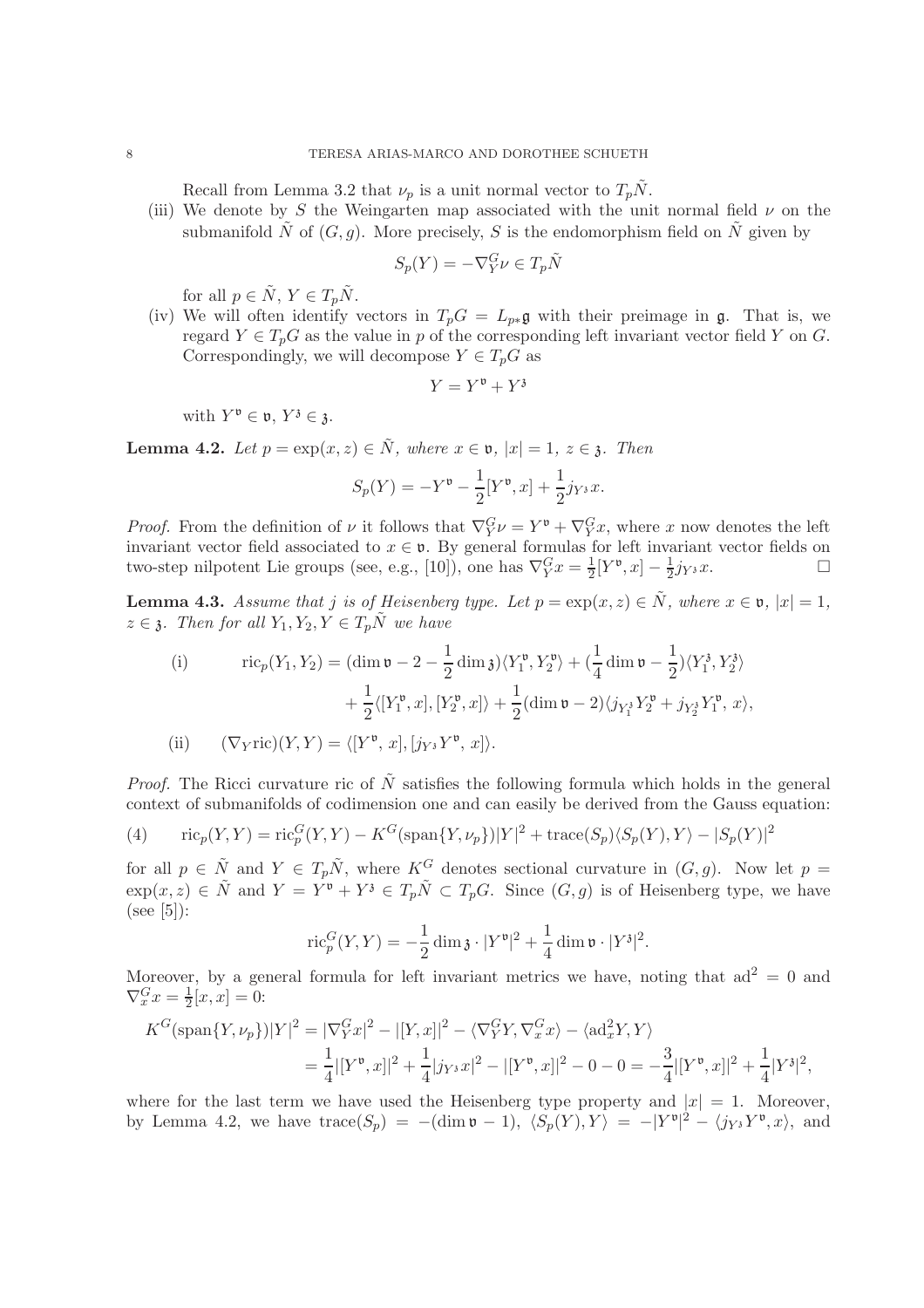$$
|S_p(Y)|^2 = |Y^{\mathfrak{v}}|^2 + \frac{1}{4}|[Y^{\mathfrak{v}},x]|^2 + \frac{1}{4}|Y^{\mathfrak{z}}|^2 + \langle j_{Y^{\mathfrak{z}}} Y^{\mathfrak{v}},x\rangle.
$$
 In our setting, formula (4) thus becomes  
\n
$$
\text{ric}_p(Y,Y) = -\frac{1}{2}\dim \mathfrak{z} \cdot |Y^{\mathfrak{v}}|^2 + \frac{1}{4}\dim \mathfrak{v} \cdot |Y^{\mathfrak{z}}|^2 + \frac{3}{4}|[Y^{\mathfrak{v}},x]|^2 - \frac{1}{4}|Y^{\mathfrak{z}}|^2
$$
\n
$$
+ (\dim \mathfrak{v} - 1)|Y^{\mathfrak{v}}|^2 + (\dim \mathfrak{v} - 1)\langle j_{Y^{\mathfrak{z}}} Y^{\mathfrak{v}},x\rangle
$$
\n
$$
- |Y^{\mathfrak{v}}|^2 - \frac{1}{4}|[Y^{\mathfrak{v}},x]|^2 - \frac{1}{4}|Y^{\mathfrak{z}}|^2 - \langle j_{Y^{\mathfrak{z}}} Y^{\mathfrak{v}},x\rangle
$$
\n
$$
= (\dim \mathfrak{v} - 2 - \frac{1}{2}\dim \mathfrak{z})|Y^{\mathfrak{v}}|^2 + (\frac{1}{4}\dim \mathfrak{v} - \frac{1}{2})|Y^{\mathfrak{z}}|^2
$$
\n
$$
+ \frac{1}{2}|[Y^{\mathfrak{v}},x]|^2 + (\dim \mathfrak{v} - 2)\langle j_{Y^{\mathfrak{z}}} Y^{\mathfrak{v}},x\rangle.
$$

Statement (i) now follows by polarization. In order to prove (ii) we may assume  $|Y^{\mathfrak{v}}| = 1$  by rescaling Y. Then the curve  $c : \mathbb{R} \to G$  defined by

$$
c(t) := \exp(\cos t \cdot x + \sin t \cdot Y^{\mathfrak{v}}, z + tY^{\mathfrak{z}} + \frac{1}{2}t[x, Y^{\mathfrak{v}}])
$$

is a curve in  $\tilde{N}$ , and  $c(0) = p$ . By (3),

$$
\dot{c}(t) = \exp_{*c(t)}(-\sin t \cdot x + \cos t \cdot Y^{\mathfrak{v}} + Y^{\mathfrak{z}} + \frac{1}{2}[x, Y^{\mathfrak{v}}]) = L_{c(t)*}Y(t),
$$
  
where  $Y(t) := -\sin t \cdot x + \cos t \cdot Y^{\mathfrak{v}} + Y^{\mathfrak{z}}.$ 

In particular,  $\dot{c}(0) = Y$ . We now have, extending  $Y \in T_n\tilde{N}$  as the vector field  $\dot{c}$  along  $c$ :

(5) 
$$
(\nabla_Y \text{ric})(Y, Y) = \frac{d}{dt}\Big|_{t=0} \text{ric}_{c(t)}(\dot{c}(t), \dot{c}(t)) - 2 \text{ric}_p(Y, \nabla_Y \dot{c}).
$$

We observe that  $|Y^{\mathfrak{v}}(t)|^2 \equiv 1, |Y^{\mathfrak{z}}(t)|^2 \equiv |Y^{\mathfrak{z}}|^2, |[Y^{\mathfrak{v}}(t), \cos t \cdot x + \sin t \cdot Y^{\mathfrak{v}}]|^2 \equiv |[Y^{\mathfrak{v}}, x]|^2$ , and  $\langle j_{Y^3}(-\sin t \cdot x + \cos t \cdot Y^{\mathfrak{v}}), \cos t \cdot x + \sin t \cdot Y^{\mathfrak{v}} \rangle \equiv \langle Y^3, [Y^{\mathfrak{v}}, x] \rangle$  for all t. The first term on the right hand side of (5) therefore vanishes by (i). Concerning the second term, note that

$$
\nabla_Y^G \dot{c} = \dot{Y}(0) + \nabla_Y^G Y = -x - j_{Y^3} Y^{\mathfrak{v}}
$$

.

By Lemma 3.2, orthogonal projection of this vector to  $T_p\tilde{N}$  gives

$$
\nabla_Y \dot{c} = -j_{Y^3} Y^{\mathfrak{v}} + \langle j_{Y^3} Y^{\mathfrak{v}}, x \rangle x.
$$

In particular,  $\nabla_Y \dot{c}$  lies in  $L_{p*} \mathfrak{v}$  and is perpendicular to  $Y^{\mathfrak{v}}$ . When we compute  $\text{ric}_p(Y, \nabla_Y \dot{c})$ using the formula from (i), the first two terms on the right hand side thus vanish. The fourth term vanishes, too, because the vector  $j_{Y^3}(-j_{Y^3}Y^{\mathfrak{v}} + \langle j_{Y^3}Y^{\mathfrak{v}}, x \rangle x) + j_0Y^{\mathfrak{v}} = |Y^3|^2 Y^{\mathfrak{v}} + \langle ... \rangle j_{Y^3}x$ is perpendicular to x. Hence we remain with the third term only and obtain  $\operatorname{ric}_p(Y, \nabla_Y \dot{c}) =$ 1  $\frac{1}{2}\langle[Y^{\mathfrak{v}},x],[-j_{Y^3}Y^{\mathfrak{v}},x]\rangle$ . Statement (ii) now follows from (5).

**Theorem 4.4.** For  $a, b > 0$  the Riemannian manifolds  $N^{a,b}$  and  $\tilde{N}^{a,b}$  are not of Type A.

*Proof.* Since the type A condition is a local condition and since  $N^{a,b}$  and  $\tilde{N}^{a,b}$  are locally isometric, it suffices to prove the statement for  $\tilde{N}^{a,b}$ . We write  $j := j^{a,b}, [ , ] := [ , ]^j$ ,  $\exp := \exp^j$ and continue to use the notation of 4.1. From the definition of  $j^{a,b}$  (see 2.5) one easily derives  $[X,Y] = \sum_{\ell=1}^{a} \text{Im}(\bar{X}_{\ell}Y_{\ell}) + \sum_{\ell=a+1}^{a+b} \text{Im}(Y_{\ell}X_{\ell}), \text{ for } X = (X_1,\ldots,X_{a+b}), Y = (Y_1,\ldots,Y_{a+b}) \in$  $\mathfrak{v} = \mathbb{H}^{a+b}$ , where Im q denotes the imaginary part of  $q \in \mathbb{H}$ , and  $\bar{q}$  denotes the quaternionic conjugate of q. Let  $x := (1/\sqrt{2}, 0, \ldots, 0, 1/\sqrt{2}), Y^{\mathfrak{v}} := (j, 0, \ldots, 0, k), Y^{\mathfrak{z}} := i$ . Then  $[Y^{\mathfrak{v}}, x] =$  $(-j - k)/\sqrt{2} \in \mathfrak{z}, j_{Y^3}Y^{\mathfrak{v}} = (ji, 0, \ldots, 0, ik) = (-k, 0, \ldots, 0, -j) \in \mathfrak{v}, \text{ and } [j_{Y^3}Y^{\mathfrak{v}}, x] = (k + j)$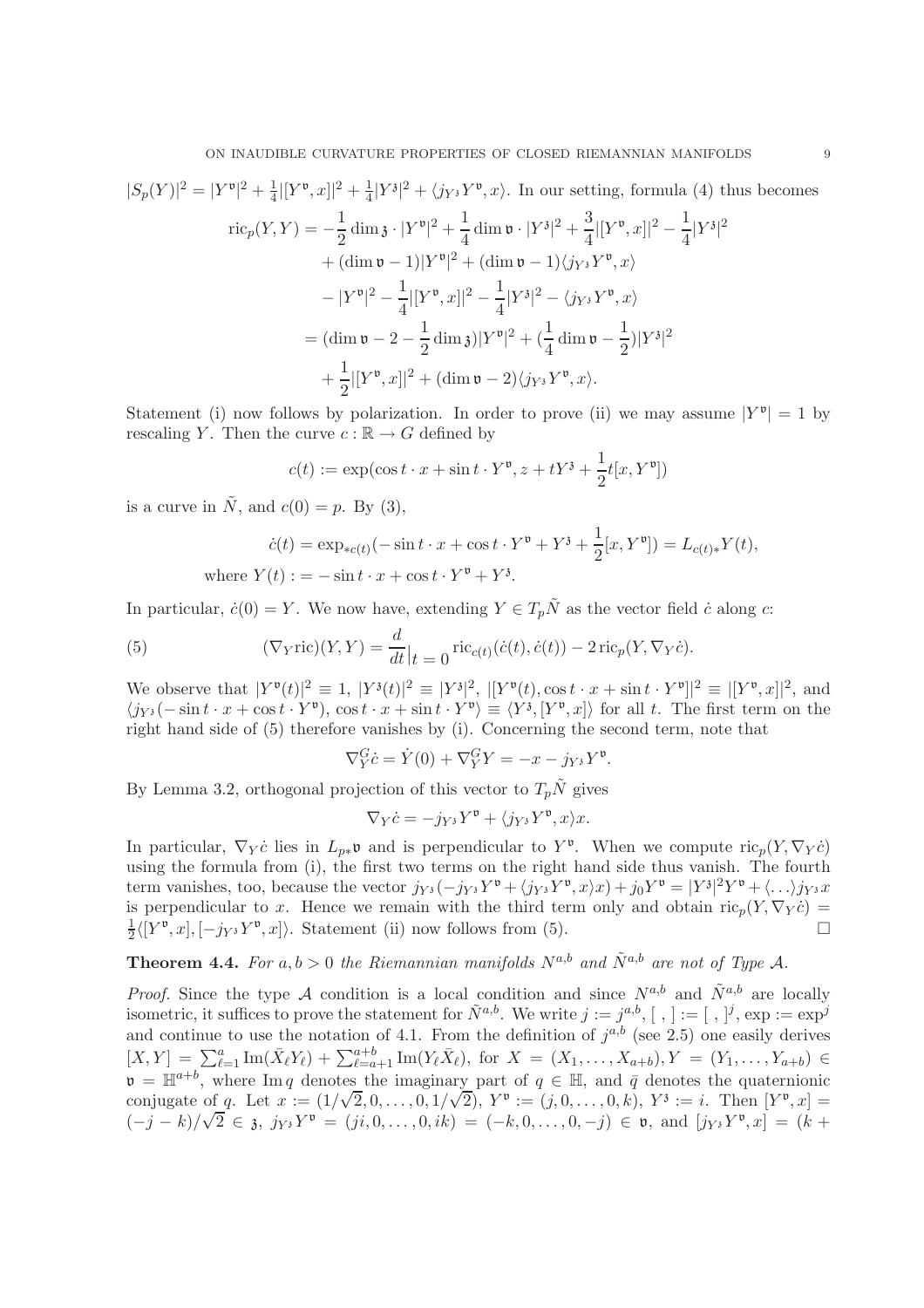$j)/\sqrt{2} \in \mathfrak{z}$ . Hence, for  $p := \exp(x, 0) \in \tilde{N}^{a,b}$  and  $Y := L_{p*}(Y^{\mathfrak{v}} + Y^{\mathfrak{z}})$  we have by Lemma 4.3(ii):  $(\nabla_Y$ ric) $(Y, Y) = \langle -j - k, k + j \rangle / 2 = -1 \neq 0.$ 

Theorem 4.4 and Theorem 3.1 now imply:

**Corollary 4.5.** *There exist pairs of compact isospectral Riemannian manifolds (here:*  $N^{a+b,0}$ and  $N^{a,b}$  with  $a, b > 0$  *in which the first manifold is weakly locally symmetric while the second is not of type* A*.*

Recall from the Introduction that this corollary proves our Main Theorem 1.3.

#### **REFERENCES**

- [1] T. Arias-Marco, Study of homogeneous D'Atri spaces of the Jacobi operator on g.o. spaces and the locally homogeneous connections on 2-dimensional manifolds with the help of MATHEMATICA<sup> $\hat{\mathbb{C}}$ </sup>. Dissertation, Universitat de València, Valencia, Spain (2007) ISBN: 978-84-370-6838-1, http://www.tdx.cat/TDX-0911108-110640.
- [2] T. Arias-Marco, The classification of 4-dimensional homogeneous D'Atri spaces revisited, Differential Geom. Appl. 25 (2007), 29–34.
- [3] T. Arias-Marco, O. Kowalski, The classification of 4-dimensional homogeneous D'Atri spaces, Czechoslovak Math. J. 58(133) (2008), 203–239.
- [4] J. Berndt, F. Prüfer, L. Vanhecke, Symmetric-like Riemannian manifolds and geodesic symmetries, Proc. Roy. Soc. Edinburgh Sect. A 125 (1995), no. 2, 265–282.
- [5] J. Berndt, F. Tricerri, L. Vanhecke, Generalized Heisenberg groups and Damek-Ricci harmonic spaces, Lecture Notes in Mathematics 1598, Springer-Verlag, Berlin/Heidelberg/New York, 1995.
- [6] J. Berndt, L. Vanhecke, Two natural generalizations of locally symmetric spaces, Differential Geom. Appl. 2 (1992), 57–80.
- [7] J. Berndt, L. Vanhecke, Geometry of weakly symmetric spaces, J. Math. Soc. Japan 48 (1996), 745–760.
- [8] J.T. Cho, K. Sekiwaga, L. Vanhecke, Volume-preserving geodesic symmetries on four-dimensional Hermitian *Einstein spaces*, Nagoya Math. J.  $146$  (1997), 13–29.
- [9] J.E. D'Atri, H.K. Nickerson, Divergence preserving geodesic symmetries, J. Diff. Geom. 3 (1969), 467–476.
- [10] P. Eberlein, Geometry of two-step nilpotent groups with a left invariant metric, Ann. Sci. Ecole Norm. Sup.  $(4)$  **27** (1994), 611–660.
- [11] C.S. Gordon, R. Gornet, D. Schueth, D. Webb, E.N. Wilson, Isospectral deformations of closed Riemannian manifolds with different scalar curvature, Ann. Inst. Fourier 48 (1998), no. 2, 593–607.
- [12] A. Gray, Einstein-like manifolds which are not Einstein, Geometriae Dedicata 7 (1978), 259–280.
- [13] S. Kobayashi, K. Nomizu, Foundations of Differential Geometry. Vol. I, Interscience, New York/London, 1963.
- [14] O. Kowalski, Some curvature identities for commutative spaces, Czechoslovak Math. J. 32 (1982), 389–396.
- [15] O. Kowalski, Spaces with volume-preserving symmetries and related classes of Riemannian manifolds, Rend. Sem. Mat. Univ. Politec. Torino, Fascicolo Speciale (1983), 131–158.
- [16] O. Kowalski, F. Prüfer, On probabilistic commutative spaces, Monasth. Math. 107 (1989), 57–68.
- [17] O. Kowalski, F. Prüfer, L. Vanhecke, D'Atri spaces, Prog. Nonlinear Differential Equations Appl. 20 (1996), 241–284.
- [18] J. Lauret, Commutative spaces which are not weakly symmetric, Bull. London Math. Soc. 30 (1998), 29–36.
- [19] H. Pedersen, P. Tod, The Ledger curvature conditions and D'Atri geometry, Differential Geometry and its Applications 11 (1999), 155–162.
- [20] P.H. Roberts, H.D. Ursell, Random walk on a sphere and on a Riemannian manifold, Philos. Trans. Roy. Soc. London, Ser. A, 252 (1960), 317–356.
- [21] D. Schueth, Isospectral manifolds with different local geometries, J. reine angew. Math. 534 (2001), 41–94.
- [22] K. Sekiwaga, L. Vanhecke, Volume-preserving geodesic symmetries on four-dimensional 2-stein spaces, Kodai Math. J. 9 (1986), 215–224.
- [23] K. Sekiwaga, L. Vanhecke, Volume-preserving geodesic symmetries on four-dimensional Kähler manifolds, Lecture Notes in Math. 1209 (1986), 275–291.
- [24] A. Selberg, Harmonic analysis and discontinuous groups in weakly symmetric Riemannian spaces with applications to Dirichlet series, J. Indian Math. Soc.  $20$  (1956), 47–87.